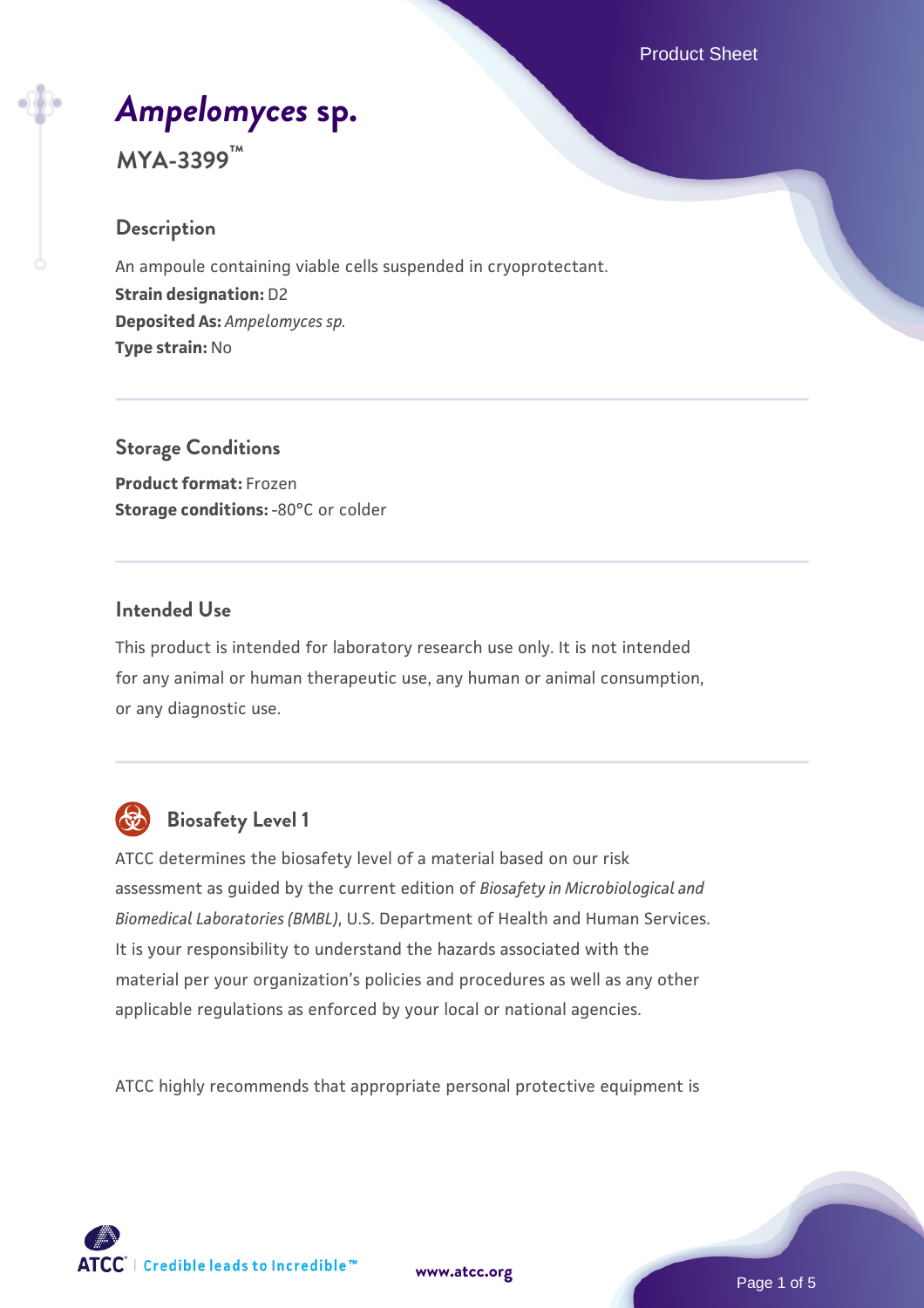always used when handling vials. For cultures that require storage in liquid nitrogen, it is important to note that some vials may leak when submersed in liquid nitrogen and will slowly fill with liquid nitrogen. Upon thawing, the conversion of the liquid nitrogen back to its gas phase may result in the vial exploding or blowing off its cap with dangerous force creating flying debris. Unless necessary, ATCC recommends that these cultures be stored in the vapor phase of liquid nitrogen rather than submersed in liquid nitrogen.

### **Certificate of Analysis**

For batch-specific test results, refer to the applicable certificate of analysis that can be found at www.atcc.org.

## **Growth Conditions**

**Medium:**  [ATCC Medium 336: Potato dextrose agar \(PDA\)](https://www.atcc.org/-/media/product-assets/documents/microbial-media-formulations/3/3/6/atcc-medium-336.pdf?rev=d9160ad44d934cd8b65175461abbf3b9) **Temperature:** 25°C

#### **Handling Procedures**

**Frozen ampoules** packed in dry ice should either be thawed immediately or stored in liquid nitrogen. If liquid nitrogen storage facilities are not available, frozen ampoules may be stored at or below -70°C for approximately one week. **Do not under any circumstance store frozen ampoules at refrigerator freezer temperatures (generally -20°C)**. Storage of frozen material at this temperature will result in the death of the culture.

1. To thaw a frozen ampoule, place in a **25°C to 30°C** water bath, until just

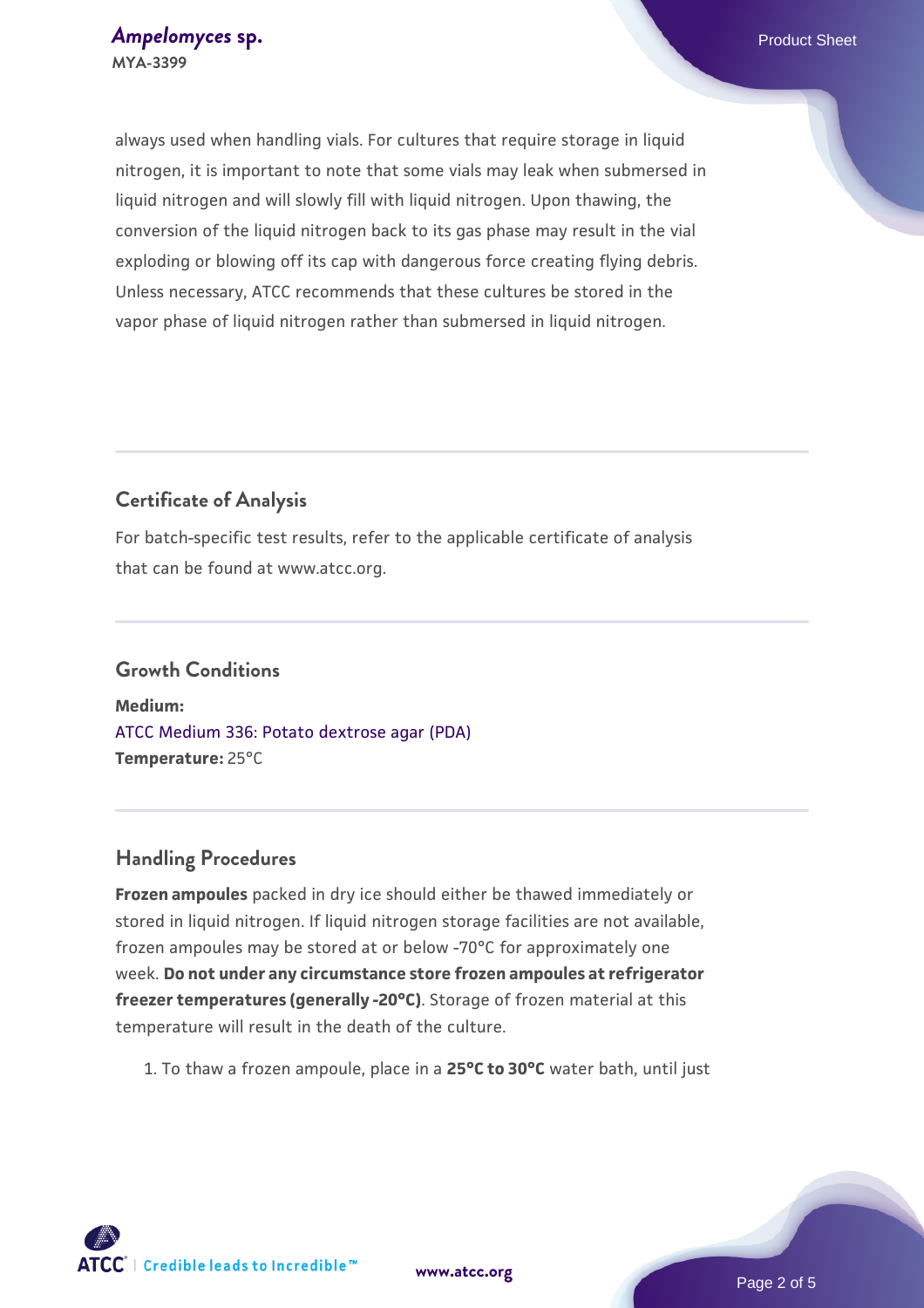- 2. Immediately after thawing, wipe down ampoule with 70% ethanol and aseptically transfer at least 50 µL (or 2-3 agar cubes) of the content onto a plate or broth with medium recommended.
- 3. Incubate the inoculum/strain at the temperature and conditions recommended.
- 4. Inspect for growth of the inoculum/strain regularly for up to 4 weeks. The time necessary for significant growth will vary from strain to strain.

#### **Material Citation**

If use of this material results in a scientific publication, please cite the material in the following manner: *Ampelomyces* sp. (ATCC MYA-3399)

### **References**

References and other information relating to this material are available at www.atcc.org.

#### **Warranty**

The product is provided 'AS IS' and the viability of ATCC® products is warranted for 30 days from the date of shipment, provided that the customer has stored and handled the product according to the information included on the product information sheet, website, and Certificate of Analysis. For living cultures, ATCC lists the media formulation and reagents that have been found to be effective for the product. While other unspecified media and reagents may also produce satisfactory results, a change in the ATCC and/or depositor-recommended protocols may affect the recovery, growth, and/or function of the product. If an alternative medium formulation or reagent is used, the ATCC warranty for viability is no longer

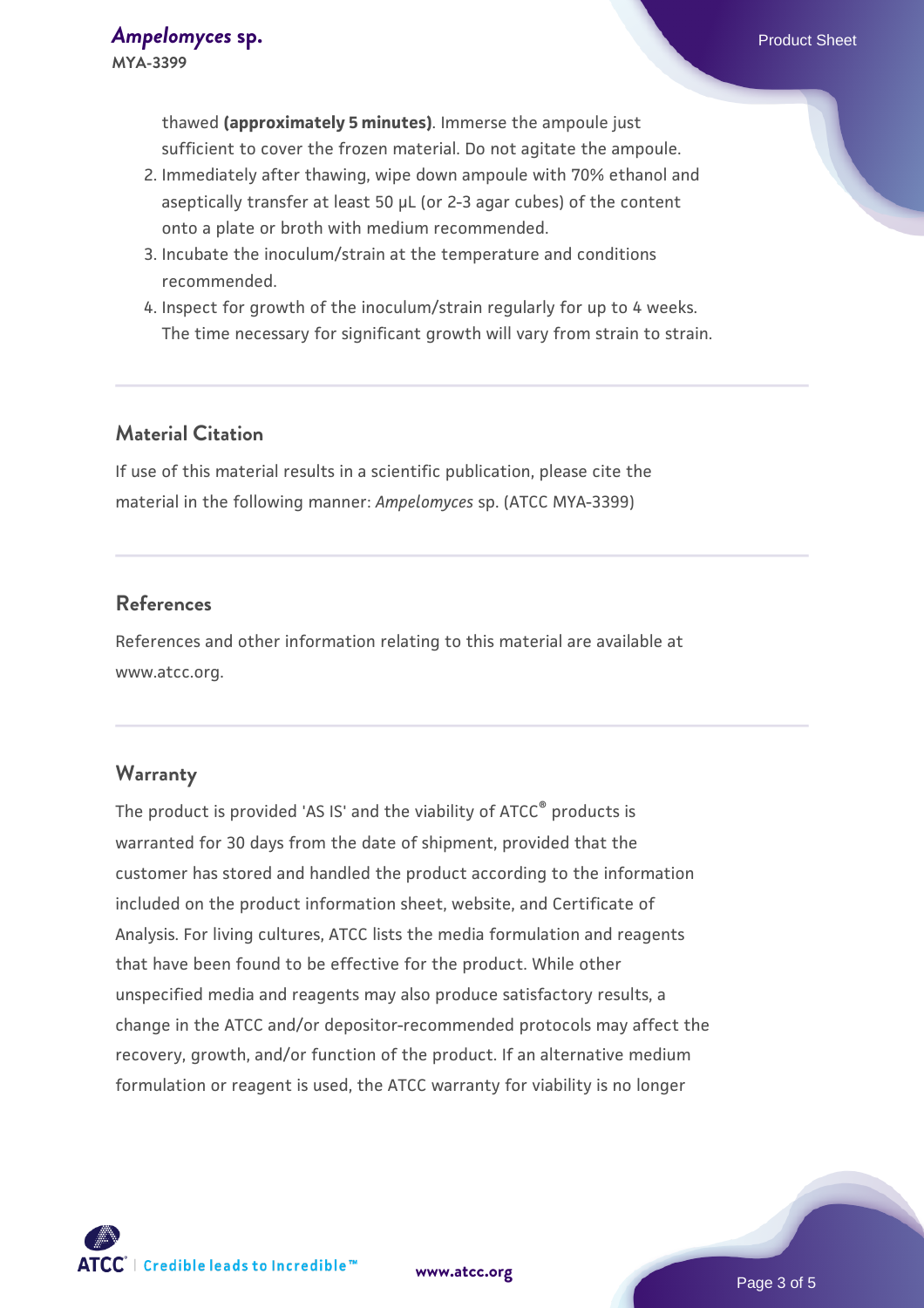*[Ampelomyces](https://www.atcc.org/products/mya-3399)* **[sp.](https://www.atcc.org/products/mya-3399)** *Ampelomyces* sp. **MYA-3399**

valid. Except as expressly set forth herein, no other warranties of any kind are provided, express or implied, including, but not limited to, any implied warranties of merchantability, fitness for a particular purpose, manufacture according to cGMP standards, typicality, safety, accuracy, and/or noninfringement.

#### **Disclaimers**

This product is intended for laboratory research use only. It is not intended for any animal or human therapeutic use, any human or animal consumption, or any diagnostic use. Any proposed commercial use is prohibited without a license from ATCC.

While ATCC uses reasonable efforts to include accurate and up-to-date information on this product sheet, ATCC makes no warranties or representations as to its accuracy. Citations from scientific literature and patents are provided for informational purposes only. ATCC does not warrant that such information has been confirmed to be accurate or complete and the customer bears the sole responsibility of confirming the accuracy and completeness of any such information.

This product is sent on the condition that the customer is responsible for and assumes all risk and responsibility in connection with the receipt, handling, storage, disposal, and use of the ATCC product including without limitation taking all appropriate safety and handling precautions to minimize health or environmental risk. As a condition of receiving the material, the customer agrees that any activity undertaken with the ATCC product and any progeny or modifications will be conducted in compliance with all applicable laws, regulations, and guidelines. This product is provided 'AS IS' with no representations or warranties whatsoever except as expressly set forth herein and in no event shall ATCC, its parents, subsidiaries, directors, officers, agents, employees, assigns, successors, and affiliates be liable for indirect, special, incidental, or consequential damages of any kind in connection with or arising out of the customer's use of the product. While reasonable effort is made to ensure authenticity and reliability of materials on deposit, ATCC is not liable for damages arising from the misidentification or



**[www.atcc.org](http://www.atcc.org)**

Page 4 of 5